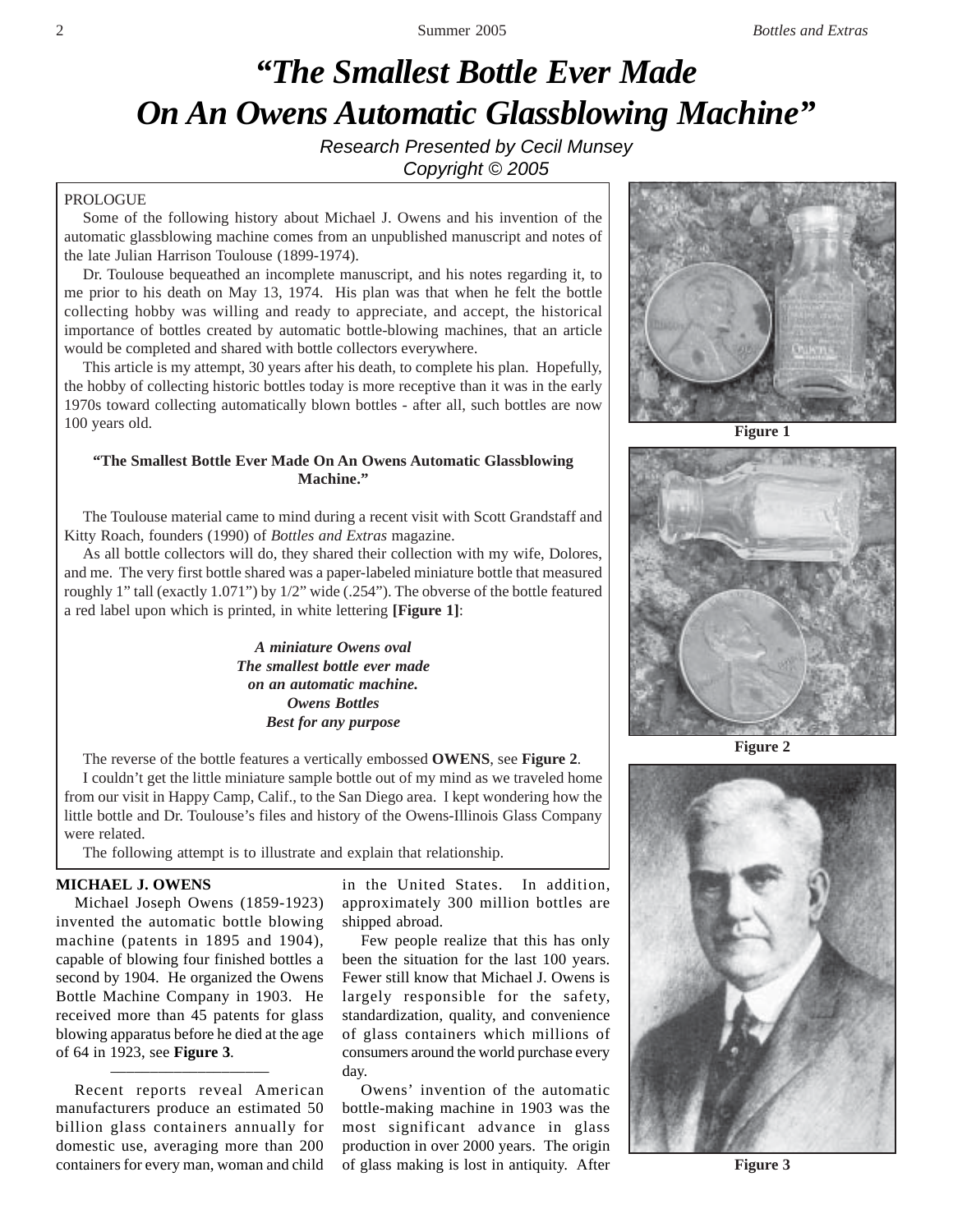#### *Bottles and Extras* 3 **3 Summer 2005** 3 **3**

that nebulous beginning, the people of the Eastern Mediterranean are credited with the discovery of the blowpipe in approximately 300 B.C. Methods of creating glassware changed little between then and 1608 A.D., when John Smith established a glass factory as the first industry in North America at Jamestown.

In the  $19<sup>th</sup>$  century glassware was still produced by human skill and lung-power. Working in "shops" of three skilled glass blowers with three or four boys serving as helpers, craftsmen used a blowpipe and a few crude tools to create bottles, jars, and other glass objects.

To produce relatively uniform containers for beverages, food, drugs and other products, glass workers learned to use metal molds. For example, a bottle was produced by gathering a "glob" of molten glass on the end of a blowpipe and lowering the glowing mass into a mold. By blowing into the pipe, the glass worker formed a bubble that conformed to the sides of the mold. After the glass was removed from the mold, the neck and shoulder of the bottle were finished with hand tools.

Mechanization of the glass industry occurred in the latter part of the Industrial Revolution due to problems with the physical properties of glass and the dexterity and flexibility of the hand worker. But the increasing demand for bottles by major packaged-goods manufacturers was a strong stimulus to develop a mechanical means of producing glassware.

Inventors in the United States, the United Kingdom, France, and Germany tried to create a bottle-making machine. The earliest known bottle-making machine patent, dated March 17, 1859, was issued to Alexander Mein of the United Kingdom. British inventors Josiah C. Arnall, H. M. Ashley, and J. R. Windmill, as well as Americans Philip Arbogast, and Thomas B. Atterbury, all patented semi-automatic bottle machines in the late 1800s.

Each of these machines required three skilled workmen and two boys to operate. Although the designs were not completely commercially successful at first, the development of the semi-automatic machines continued. Their popularity grew as the number of workers necessary to operate them was reduced and the rate of production increased. Only 20 machines were in operation in 1897, compared to 250 eight years later.

The Owens machine was the logical extension of the semi-automatic machines. Michael J. Owens, whose inventions were financed by Edward Drummond Libbey, produced the first commercially successful, fully automatic bottle-making machine in 1903, a goal towards which inventors had been working for more than 40 years. His machine could make bottles quicker, cheaper, and better than the semi-automatic machines.

Owens had already developed semiautomatic machines to manufacture light bulbs, drinking glasses, and lamp chimneys. However, all of these machines still required that the glass be gathered by hand for each piece and on a separate blowpipe, just as in the old hand practice.

In 1899, Owens turned his attention to the biggest challenge of all–a fully automated machine. The greatest obstacle was finding a way to machine-gather the glass in the proper quantities. His ingenious solution christened the "bicycle Pump" **[Figure 4]** because that is what it resembled both in form and function, gathered the glass by suction.



Withdrawing the piston rod on the crude hand pump created a vacuum that sucked up a charge of glass into a mold that formed the neck of the bottle. Suspended by the neck, the gather was then placed in a body mold, where the return stroke of the plunger blew the glass into the proper shape.

The first attempts to blow a bottle with the "bicycle pump" yielded distorted "freaks," but successive tries produced a perfect four-ounce petroleum jelly jar **[Figure 5**]. With the principle proven, work proceeded on the construction of a complete machine.

In 1903, the machine and a specially designed revolving gathering "pot" were ready for trial. The machine, called "number 4," had five of the "bicycle pumps" known as heads or arms mounted on a circular rotating frame. Each of these heads was a complete unit that dipped individually to suction up its gather of glass as it passed over the pot. Each head carried a blank mold, a neck mold and plunger for forming the neck, and a finishing mold.

In its first test, the number "4" made eight pint beer bottles (example: **Figure 5**) in a minute. What was remarkable about the test was not only did the machine make a satisfactory bottle but a narrownecked one. Previously even the semi-automatics were confined to the production of widemouth ware.



The first commercial model, offered in 1905 for production and license, was the "A." This design used the experience gained in production runs and demonstrations of the number "4." The model "A" carried six heads each with the same blank mold, neck mold and plunger, and finishing mold of the number "4" but the "A" was built much more ruggedly. Stationary cams attached to the framework operated the parts. The entire revolving machine oscillated up and down each time when a head came in contact with the molten glass to suction another gather.

The "A" machine could manufacture twelve pint bottles per minute or 17,280 in a 24-hour period. This compared with approximately 2,880 produced in a day's

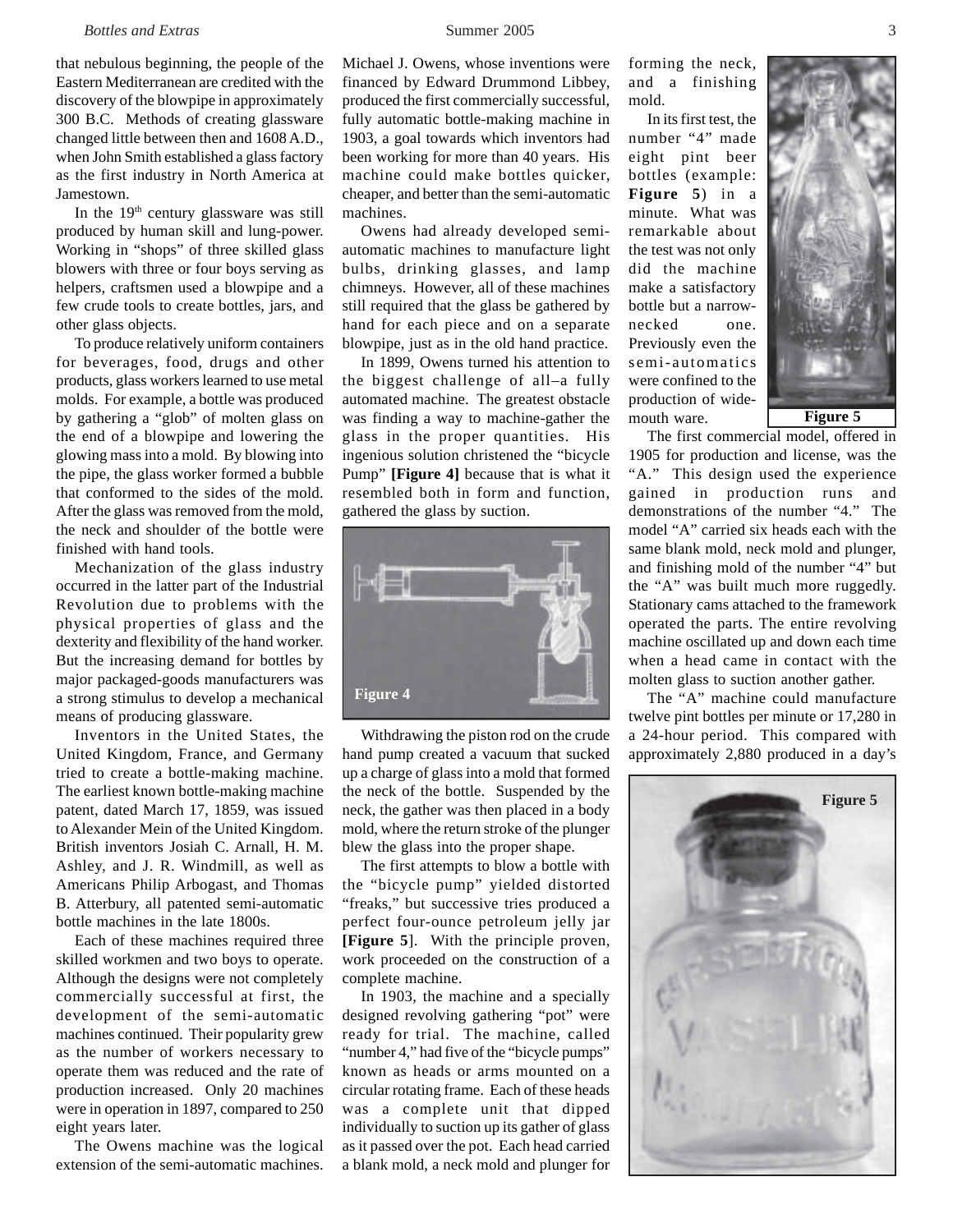4 Summer 2005 *Bottles and Extras*

time by a shop of six men and boys. The machine was operated by two men on 12-hour shifts at a cost of 10 to 12 cents per gross. Hand blown bottles cost \$1.80 per gross to produce.

Producing bottles in such large quantities required a new method of annealing, or tempering. Bottles allowed to cool too quickly shatter easily; the function of an annealing lehr is to provide a controlled environment where the glassware cools gradually. Instead of boys carrying the bottles to the lehr, an automatic conveyor was devised. The finished glassware was discharged onto an automatic conveyor, and slowly passed through a long heated tempering oven.

After the machine had been kept in operation long enough to insure that it was a commercial success, Libbey, Owens, William S. Walbridge, Clarence Brown, and Frederick L. Geddes formed the Owens Bottle Machine Company for the purpose of building and licensing bottle-making machines. They also applied for the patent rights in all of the countries outside the U. S. where glass was made, and formed the Owens European Bottle Machine Company in 1905 for these international operations.

Within a few years, Owens machines were in production in England, Germany, Holland, Austria, Sweden, France, Denmark, Italy, Norway, Hungary, Scotland, Ireland, and Japan. Patent rights had also previously been sold for Canada and Mexico.

The "A" model remained the standard until 1908 when the "AC" model was developed. The 1909 "AD" model was the first to have 10 heads. The "AL" model was built in 1909 and rebuilt in 1911. The "AE" model was built in 1911.

In 1912, an entirely new design, by Owens and Richard LaFrance, the "AN" model was introduced. The new "diphead" model had 10 arms and produced bottles ranging from a fraction of an ounce to around eight-ounce capacities. The improved design increased the speed of the machine to an average of 50 bottles a minute, or approximately 72,000 a day, with a maximum of 86,400 a day for halfounce bottles.

Also designed and built in 1912 was the original "AR" machine. It was an enlargement of the "AN" model. It entirely replaced the outdated "AD" and "AE" machines. The "AR" design was enlarged to accommodate 15 arms, resulting in the

"AQ" machine in 1914.

Between the years 1905 and 1926, 317 Owens bottle-making machines were put into production, with 64 shipped abroad. This included models "A," "AC," "AD," "AE," Al," "AN," "AQ" and "AV." In addition, 119 "AR" machines **[Figure 7**] were manufactured between 1912 and 1941, with 28 shipped overseas.

In 1923, just 20 years after the successful trial of the number "4" machine, a study commissioned by the National Association of Bottle Manufacturers reported that 94 out of every 100 bottles in the U. S. were being made by machinery–either semiautomatic or automatic.

The Owens machine not only revolutionized the glass industry, but had a great impact on society. The bottlemaking machine drastically reduced the price of glass containers, making them readily available to the public for packaging and preserving food and beverages, pharmaceuticals, household cleaners, and other products.

The Owens machine made a superior quality product, producing glass containers that were more uniform in weight and content than those made either by hand or semi-automatic machines. This had two far-reaching effects. First, the government was able to establish standard specifications and requirements through the Pure Food and Drug Administration that helped safeguard health as well as guaranteeing a specific measure of product in the container. In addition, the uniform height and capacity of the Owens-made bottles allowed highspeed packing and filling lines to be

developed.

Perhaps most importantly Owens' invention also ended child labor in the glass industry. The long apprenticeships and carefully guarded trade secrets of glass blowing made it one of the most highly paid crafts of the nineteenth century. To reduce costs, glass manufacturers hired boys to assist the skilled workers. In 1880, when glass blowers were earning \$200 a month, 6,000 boys between the ages of 10 and 15, constituting one quarter of the total work force, worked 10-hour days for as little as 30 cents a day.

# EPILOGUE & TOULOUSE RESUME

Dr. Julian Harrison Toulouse was born in Marne, Iowa in 1899. He served two years in the U.S. Navy during World War I (1917-1919). He earned his bachelor's degree in 1926 from Iowa State University and a doctorate degree in 1929 from the same institution. Both degrees qualified him as a chemical and glass engineer.

He first became interested in bottles in 1931 when he opened and headed a research and service laboratory for the **American Bottlers of Carbonated Beverages** in Washington, D.C. It was during his four-year tenure with this firm that he began to collect bottles "...for scientific reasons."

In 1935 Owens Illinois Glass Company employed Dr. Toulouse in Toledo, Ohio. He worked with this firm until his retirement, because of health reasons, in 1958. Throughout his long and distinguished career as a glass engineer he continued to collect and study bottles. His position as